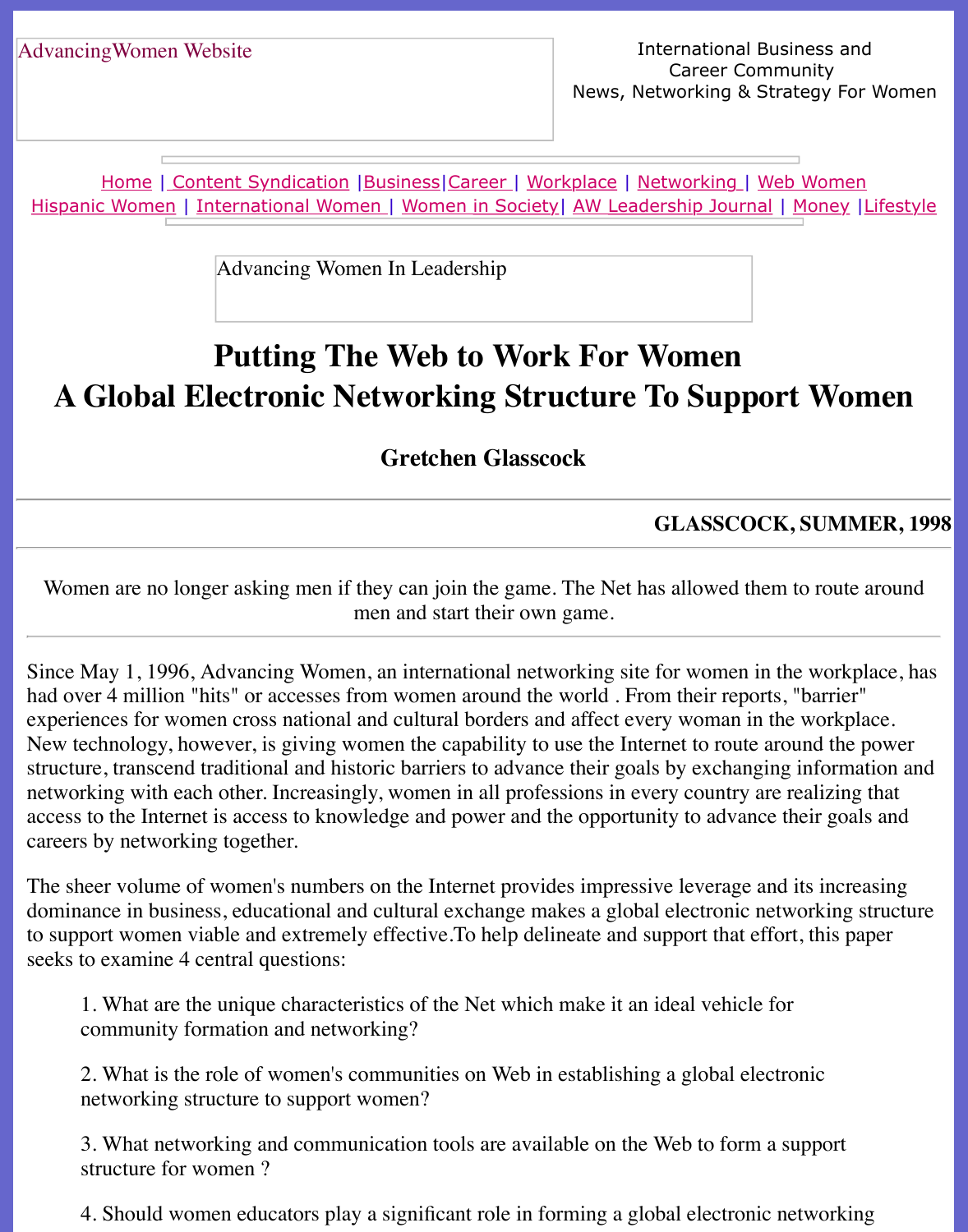structure to support women and to help shape the future of the Web?

What is the Net and what are its unique characteristics?

The Internet is part of a new frontier called Cyberspace which is made of many "planets" reshaping communications, culture, and sense of community around the globe.

Everything across the spectrum from a simple community bulletin board, which may be a computer hookup to a telephone so you can dial in to your local library, to telephone networks such as AT&T, MCI and Sprint, commercial on-line services like America Online, satellite and broadcast television, cell phone networks and the Internet itself, a global network of more than 50,000 interconnected computer networks, are all part of Cyberspace. Together, they can bring you news, entertainment, emergency messages, email, entertainment, movies and games. (Holmes,1995).

You can, and people do now, order a pizza, do their banking, their grocery shopping, buy a car, get a mortgage on their house, look for a college or a nanny for their child, all over the Internet. Going beyond those practical uses, one should recognize the increasing power of the Internet and its effect on your life.

Marshall McLuhan, the ground breaking writer and teacher who electrified audiences in the sixties with his vision of a "global village" formed by mass communication, foresaw that the characteristics of an electronic medium such as television, much more than its content, would attract the user and shape his experience. McLuhan summed up his views in his book "The Medium is the Message". Some mediums, particularly in the beginning stages, are so captivating that their power to transmit words, pictures, emotions, energy, transcends even the content which they are transmitting. This might be called the recognition factor: We recognize the power in the potential of a new medium. When radio was born, or motion pictures, then the talkies, and finally television, we were all mesmerized. Their day to day content- -commercials, or serials or adventures or comedy --was not as transfixing as knowing they had the power to keep us all spell bound by overwhelming emotions at moments of national peril, tragedy or triumph. Such moments were D Day, the Abdication of the King of England for the woman he loved, Pearl Harbor, the death of John F. Kennedy, man's landing on the Moon. (McLuhan, 1996)

It is this power to focus the world's attention and to expand and deepen our experience by making us part of a transforming event, which captures the imagination of man with the media. The Internet, however, adds an entirely new dimension in that it frees from our dependence on a broadcaster and allows us the possibility for communication among ourselves, not through the lens of broadcasters or film or TV directors, or screened by the editorial boards and policies of newspapers, but each of us, on our own, may now decide to reach out and touch any one in any nation in the world instantly.

Because this new medium of the Internet is so powerful and so filled with promise, particularly the promise of community building, it is vital for women to understand the implications of having access to the most powerful communications network in history, to learn its dynamics and understand what is at stake in its future. 35 million people are on the Net today from all over the globe, many of them women. The means to communicate is here, the audience is listening and many sites have already formed on the Web to address the fundamental issues of providing a global electronic support system for women. ( Cyberatlas, 1997).

# **Net a Tool for Living and Working - like Swiss Army Knife**

The Net is not just one thing, but several things at the same time, comprised of different tools in the same shell, like a Swiss army knife. The Net is a communication tool, like the telephone, telegraph or TV.

The Net is also a repository of information, not just one library, but thousands of libraries, and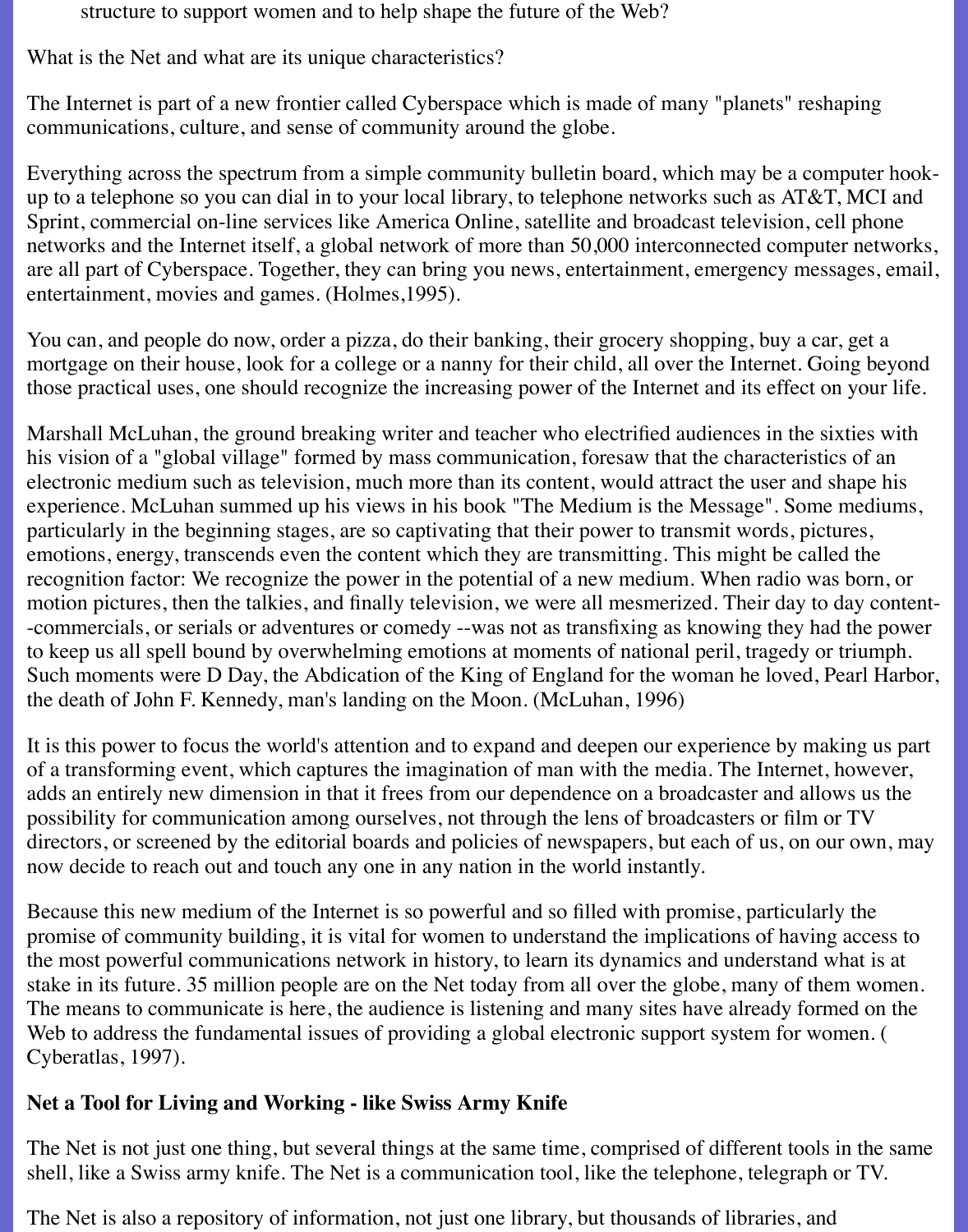universities and museums. You can get on the Web and take a virtual tour of the Louvre without ever leaving your study. You can receive every medical journal published, right on your desk top. Or you can earn a graduate degree, at home.

But the quintessential experience on the Web is the formation of communities of common interests connected by a thread or web in space. That thread is the ability to communicate, instantly, with anyone in the world with an email address. Physical proximity is no longer required for someone to become close and part of your world. Your neighbor in cyberspace may be the woman in Australia writing a study on your specialized field.

It is this sense of community, this special capability of global networking, which is unique to cyberspace and makes it a special and distinct kind of experience. It is true that you can telephone Italy or Nairobi . But it is also true that you are not likely to find yourself chatting with a half dozen or dozen total strangers, one from Naples, another from Nairobi, one from Singapore, another from Sweden. There is a sense of connectedness and immediacy in being able to reach out to the most remote corner of the globe in an instant.

This capability of the Net to break down masses of people into communities of interest is a critical factor. Companies, like Kodak, which depend on fostering knowledge and transforming it into actual achievement, have found that knowledge is best achieved by communities of interest with concentrated , shared learning and a focus on action to achieve a particular goal. To achieve women's goals, we need a critical mass of women and women's organizations to share their knowledge and strategies. We need " to use more of what (women already ) know, to create opportunities for private knowledge to be made public and tacit knowledge to be made explicit" (Stewart, 1997)

Electronic networks form the basis for shared knowledge and become powerful learning forums. Communities of interest foster teamwork, nourish social forms of learning and provide a means to capture,synthesize and formalize knowledge, to marshal its use into action plans (Stewart, 1997)

#### **Women's Communities on the Net**

A broad spectrum of traditional networks for women and educators exists on the Net today: the American Association of University Women, the National Educational Association, Women in Higher Education, to name a few. But perhaps the most exciting part of the Net are the new communities being forged in cyberspace with new perceptions, new alliances, new agendas and a focus on communication as a means to achieve their goals:

#### **Women's Wire Women of the World**

Virtually all women's sites on the Net support "Take Your Daughter to Work Day", and many display a pink ribbon for breast cancer awareness. Site by site these women's communities are forming a nucleus of a women's support structure on the web, not just to address a single issue, but to support women in all their multi-faceted challenges which are quite different than the challenges men confront.

Advancing Women is one such community, which fuses the power of the Net, as a communication, networking and information tool, with the compelling agenda of women seeking the most effective means of advancing their personal and career goals.

Advancing Women is based on the premise that women need to network in order to gain equal access to jobs and advancement in the workplace. Although 50% of the work force are women, only 5% make it to upper management; women still earn less than men, are stuck in middle management and ghettoized into "women's" areas of business. Women educators are challenged to make it to the top levels of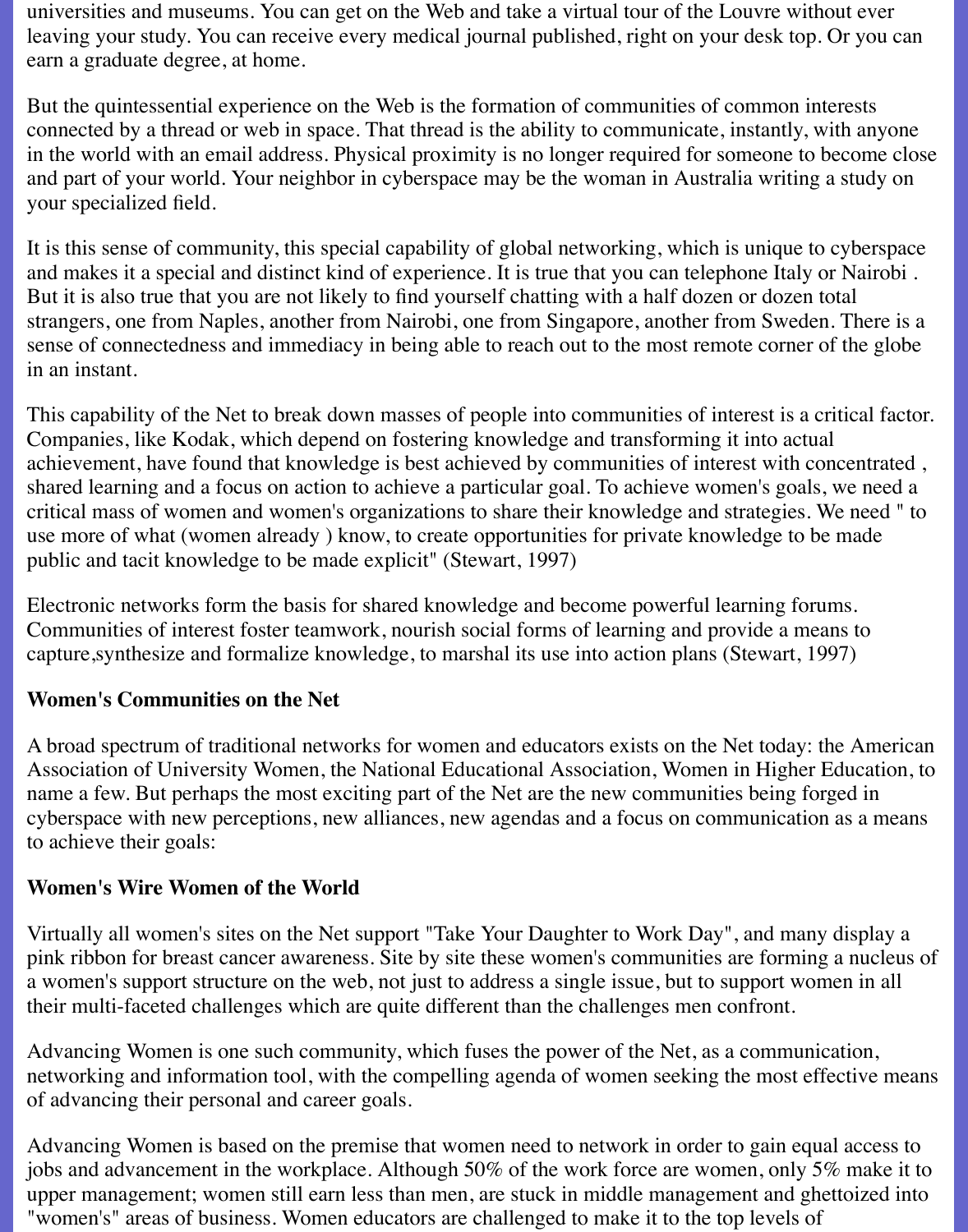administration, in part, because of outmoded stereotypes and the prevalence of male role models for leadership positions. Exposure and discussion of these historic barriers, in itself, does much to start the process of demystifying and deconstructing them. And these are the barriers we must all overcome, in order to develop women in leadership positions. (Wellington,1996), (U.S. Merit System Protection Board, 1992).

Our first task, however, is to foster a sense of community, because that is the catalyst which drives communication and forms the foundation for both networking, and its further evolution into a support system. Ideally, a support system requires cohesiveness. A group with common goals can build on a shared history, shared experiences. Much women's history which has not been widely available previously , possibly because it was not thought to be important or useful, is now beginning to surface on the Internet. In this sense of being able to deliver so much uncensored information, and also because of it's bundled technology, software and applications, the Internet holds profound implications for how we all learn about our world and ourselves.Changes brought about by greatly increased access to raw data, speed of transmission, group learning and collective analysis are new paradigms on the Net , not only for education, but for all of us, particularly women and women's communities on the Net (Wallis, 1995).

Several of the exciting pioneering new programs are related to archaeology, and indeed, digging or drilling for information is also an apt metaphor to describe women's search for information about themselves and each other. Women's history and women's achievements have long been invisible. Only 13% of news articles are about women, and rarely on the front page. Usually they are found in the "women's " section, and next to the pie recipes and the social functions. But women on the Net are changing that. Like mining for gold, women search for their history and identity and find nuggets long buried or invisible. Sites like the Feminist Organization proclaim "Teach Women's History" and supplies the tools and information to do so.

Sites like Advancing Women bring women news about themselves . Too much of this news concerns discrimination on the job, or in the military academies or abuse of one type of another. But Advancing Women also focuses on role models, bringing news of outstanding women in leadership positions in politics, business, education. We are analyzing women's careers and identifying specific steps, including mentoring and networking, which have helped women succeed. Advancing Women takes a functional approach to career barriers, identifies and networks on strategy to deconstruct them. Webgrrls focuses on teaching and honing technical skills to use on the Net and creates excitement and a sense of community in young women who wish to design web pages. Community on the Net has a transcendent role as , simultaneously, the beginning, means and end product of networking.

#### **Tools for Networking and Support Systems**

To understand the networking capabilities of the Net, you might think of the communication aspect of it , also, as a Swiss army knife. You can "talk" in real time; you can exchange messages, you can send email to one person or a huge list instantly.

You may not see the concept of being able to write to someone as very new, and , indeed, the concept is not new. The speed and ease is new, the ability to simply click a button and reply in a moment. The ability to filter and sort your mail so instantaneously and efficiently without a secretary doing it for you is new. But the most significant new aspects of Email on the net is the sheer size of the audience you can reach, relatively easily, and the core fact that people on the Net are clustered around communities of interest, letting you identify immediately those people who are likely to have a common interest or goal as you.

Email is the most fundamental means of networking with large communities of informally and quickly, collapse time, and increase your own contacts and resources. You may register your email address with a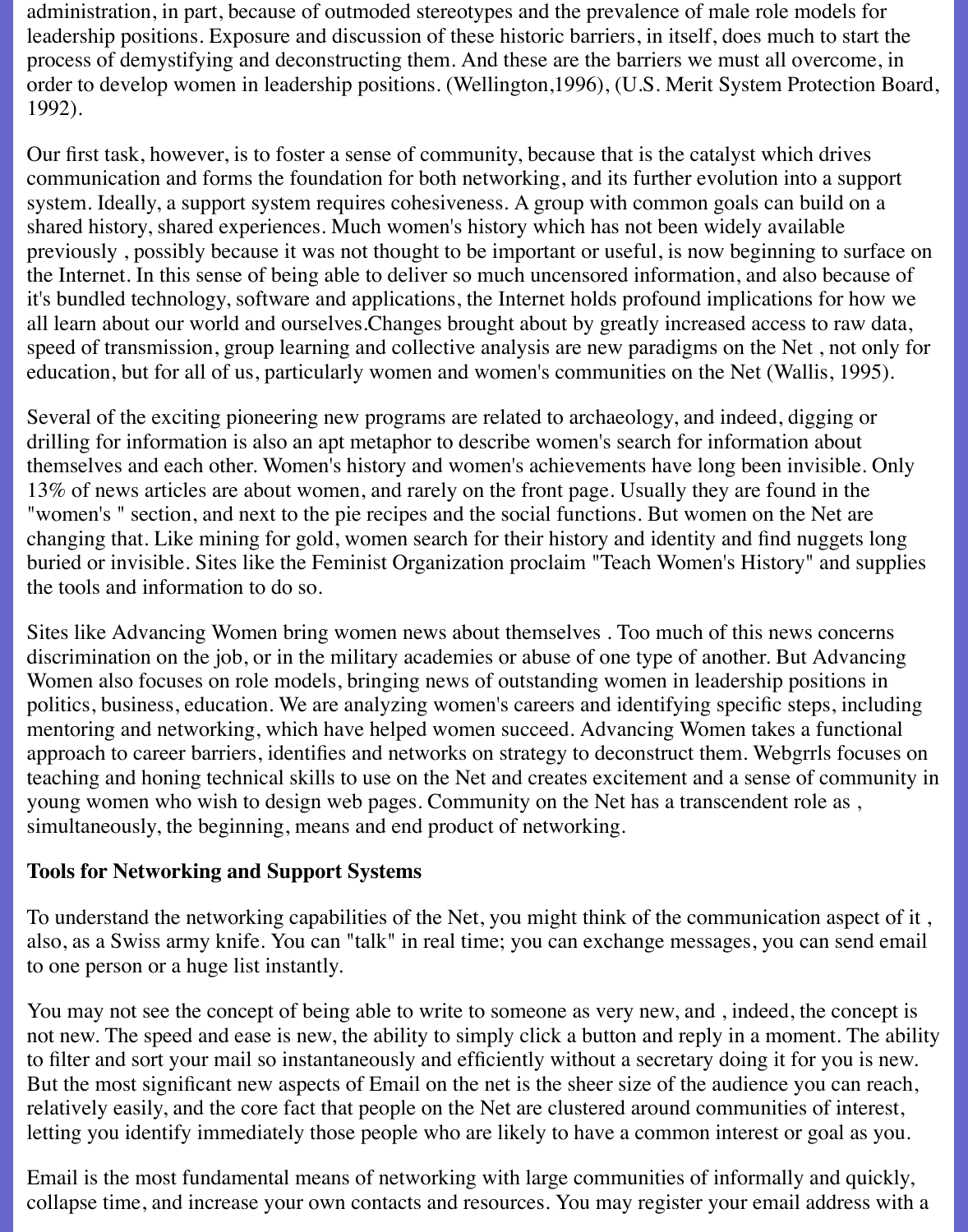site whose philosophy or content you find compatible with your own and start immediately to network with those who have a common interest.

Message boards, on the Net, serve a different purpose and have a different dimension to them. Message boards, as opposed to a message, have longevity. A thread of discussion begins and can go on indefinitely, fed by many different viewpoints. Women on the Web are refreshingly supportive of each, even in such practical, everyday matters, as figuring out how to get a hot meal on the table for their family, in record time, after possibly managing a large business or administering a university department all day. Messages are as diverse as the women authoring them.

Chat is, without a doubt, the most mesmerizing and, by far the most popular tool on the Net. Chat is not really "chat" as we know it, just yet. You must remember that all these forms of communication are just now evolving on the Net. Chat is really "typing back and forth" to each other in real time.

Not only are the mechanics and applications for chat constantly evolving but the role or concept of chat, itself, is changing. A short while ago, engaging in chat on the Net was a lot like being a ham radio operator. A lot of the thrill was in being able to do it at all. And the hobby was so much fun....getting on with no phone charges and being able to make a friend in Finland or Spain, or finding someone who shared your interest in bird watching or whatever, that many became addicted to it and spent 4 to 8 hours a day on chat. As the web has evolved and matured, chat is changing also.

In the old days --meaning less than a year ago -- the primary system of chat was a separate system called Internet Relay Chat system or IRC, which had various hosts around the world. There, chat rooms would be lined up, like young girls at a dance, waiting for someone to select them. Inevitably some became wildly popular and others were wall flowers. Adolescent boys being what they are, their chat rooms became so numerous and popular that these rooms, as they evolved, became segmented, so you would see names like "boys, 9-12" which was a pretty good labeling system, since you can gather the kinds of things they'll probably be talking about.

Another evolution was that, just like in one's preteen years, the boys like to give girls, or women, as hard a time as possible, sometimes by shocking them, not with a wriggling frog or scaly fish, but often with some breathtakingly crude remarks, and ,in situations where it was possible, pornographic photographs. Many respected researchers believe this was a form of power grab in which the "boys" were labeling cyberspace as "male territory", like college computer labs, gym locker rooms, military academies, board rooms and the executive suite. So unless you wanted to hear some pretty unsavory remarks, a woman had to watch her step.

That led to the moderated chat room, which was a "safe haven" for women. It was not a question of men not being allowed but of everyone's behavior being monitored, and rules of conduct enforced. That generally took the fun out of it for anyone who wanted to misbehave anyway. Simultaneously, an ignore button was put on the controls of chat room and a kick out button for the moderator, should someone be truly unruly.

In this protected environment women were able to talk more freely about issues which concerned them, and in some instances the conversation became more thoughtful and directed towards issues facing women.

The newest forms of chat are on the Web itself, rather than a separate system. This new capability is based on the creation of Java, an exciting new programming language, which has had a major impact on the Net because Java can create tiny programs, called applets which run on a Web page on either a PC or a Mac. A Java applet can create motion for a graphic, have a stock and news ticker cross your screen, or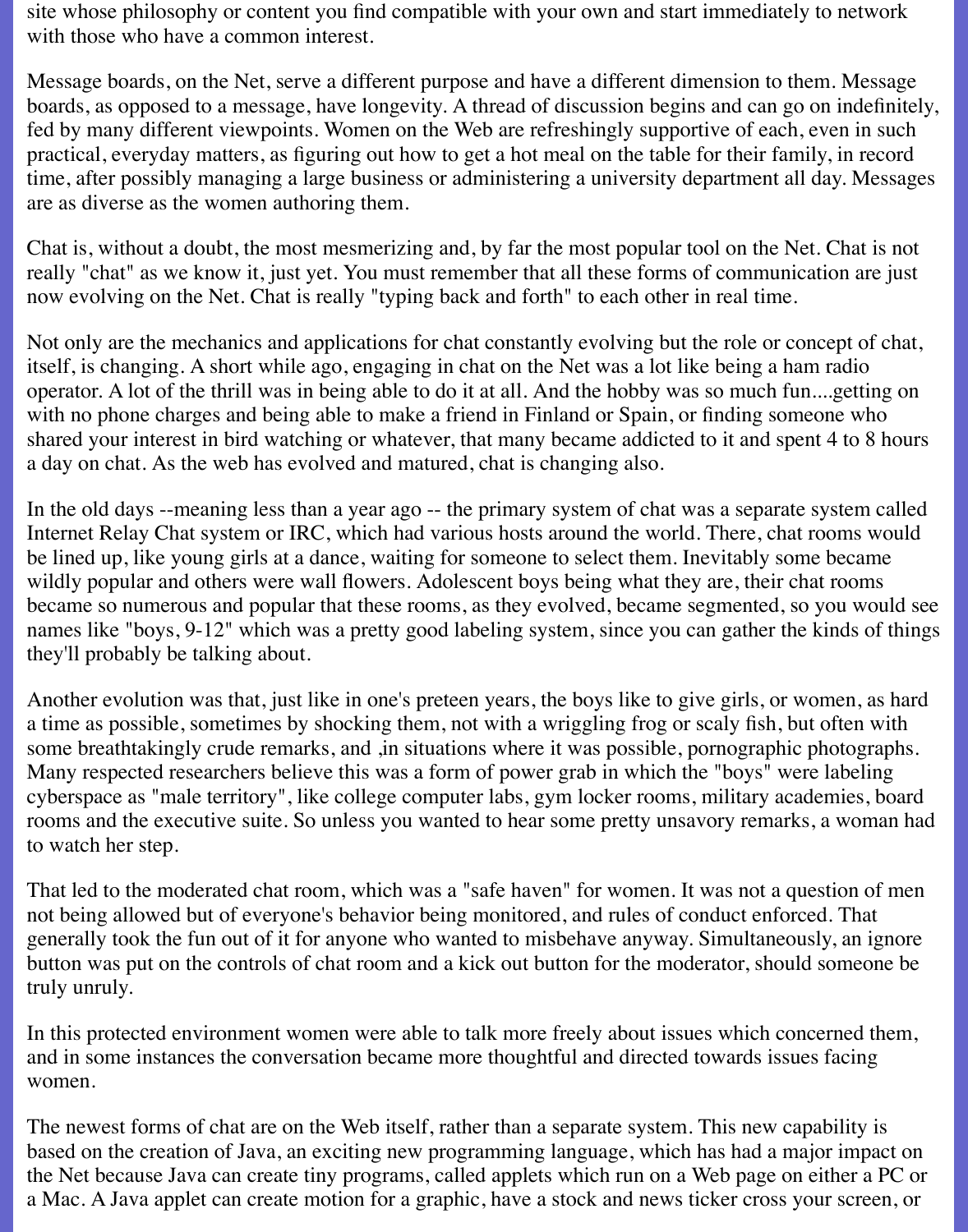display the Rockettes high kicking.

One of the most exciting uses of Java is the Java chat applet which makes chat available to a wider audience and much more functional. One simply downloads a screen which floats on your web page and you click on commands, such as sending public or private messages while you continue to browse your favorite sites. You can communicate in real time with someone else a thousand miles away or across the globe about what you're both seeing on the web, or the paper or project you're working on together.

In fact, this aspect of the net, two way communicating and working together on an active, shared screen, is the basis of the intranet, an organization's private internet, the fastest-growing segment of the \$500 billion Internet business.

So communication on the Net continues to evolve at warp speed.

### **Women's Educators Role in Networking on the Net**

But there is much which remains to be done. We are only on the threshold of this new networked world. We should recognize that the Internet is a tool for communication, not communication itself. Just as the telephone, radio and television are means of communication, they may empower us to communicate with each other, but they do not produce a 911 call, or Shakespeare's sonnets, or the 6 o'clock news, they can only transmit them.

Who will produce the content on the Net? Much of it so far has been produced by advertisers who want you to buy a certain shampoo or young techies, mostly men, who are anxious to use and display all the technical wizardry and innovation they are learning and bringing to us. This definitely advances the technical science, but does it advance and deepen our souls and spirits? Does it provide us with insight and lead the way to change and improvement in our lives?

Women must understand that the Internet is like the early days of cable TV, when everything was formative and no one yet knew the reach and power of the medium because, literally, it had not been built yet.

But who will build it? The question is, what do you really want the Internet to be? Cyberspace is not only where the future of commerce, entertainment and education are headed, it is where new communities are being formed which will shape the future in each of those areas. A broad range of issues are at the center of the computer revolution; everything" from sexual harassment to questions of distribution of wealth and power" will be put into play and ultimately settled on the Internet (Spender,1996).

In one sense, the Internet will become more and more like TV. It will become increasingly visual, with motion and audio. It will become segmented into many channels of interests, like TV, with a Sports Channel and an Arts and Entertainment Channel and a News Channel.

And there will be channels for women. A few years ago, only 10% of the people on the Net were women. Now it's 30% and climbing and undoubtedly this group will be broken down into smaller groups with specific interests whether they are cooking or gardening or astronomy.

There will be a merging of mediums so you can read your email on your cell phone, or "surf the Net" on your TV.

But there are also great differences between the Net and TV as it is today. The Net is not a passive experience in which you are fed news or entertainment; the Net is an interactive medium which encourages participation and response and features two way communication, forums, group discussions,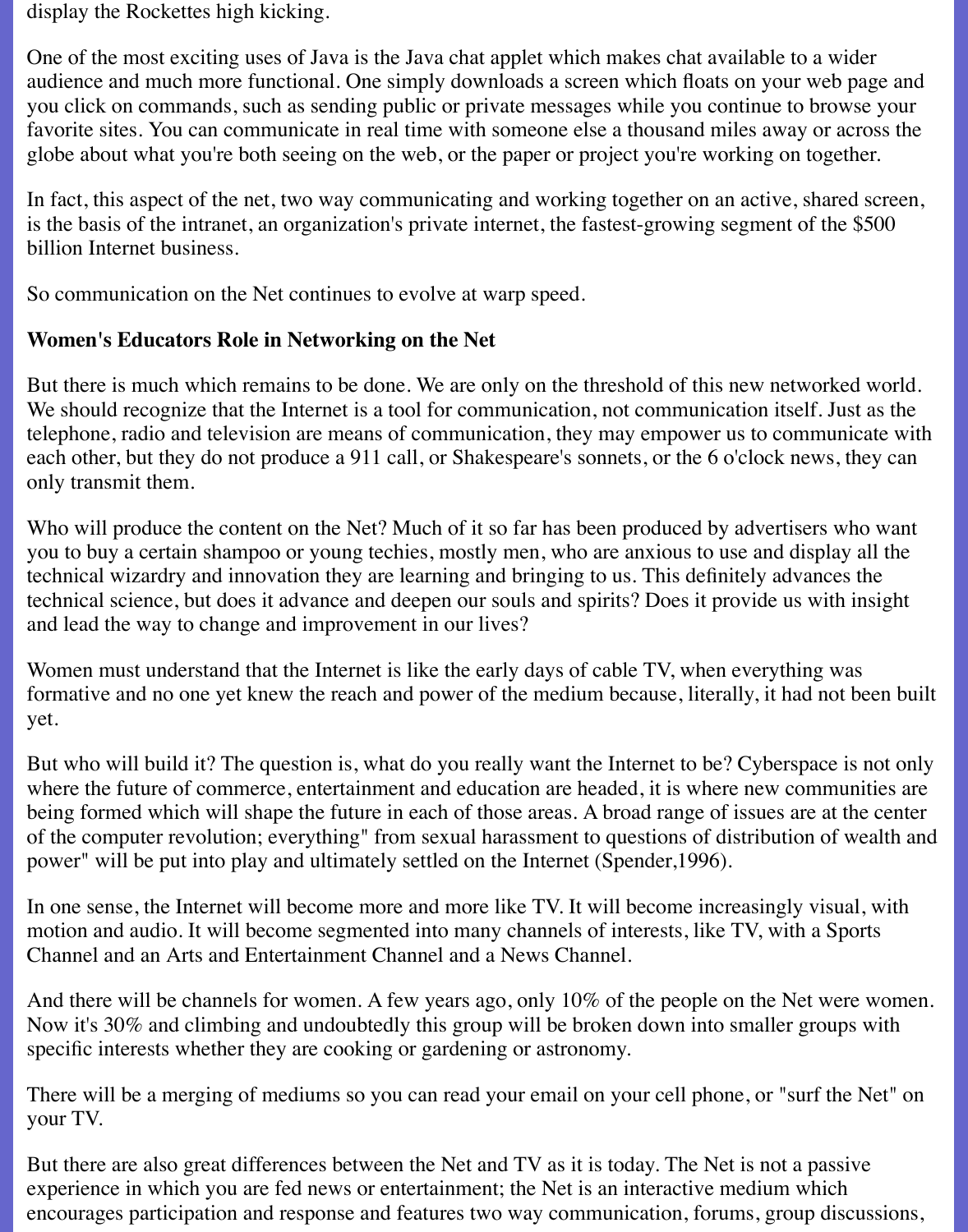debate, voting. You can get on the Net and , by participating, help shape it into what you want it to be.

So, the choice, ultimately is yours; you can decide if you want the Net to be a place with electronic billboards and catalogs, soap operas and ezines solely about cooking and gardening, herbal baths and cosmetics. Or you can choose to harness the power of the Net to make progress for women so their voices will be heard and they have equal access to pay and power and benefits.

After all, who will lead women's charge onto the Net? And who will help write the rules of cyberspace? Who should that role fall to? The men? The technicians? Java programmers? Microsoft?

The Internet is very much like democracy in that ,even if you are entitled to vote, you must still get out and do it yourself. You can't assign it and you can't delegate it . You must do it yourself.

Women educators are leaders who have the capability and the tools to improve the future for other women everywhere. Strong parallels exist between access to knowledge, access to levers of power, and the ability to enter and advance in the workplace. A recent book, Nattering on the Net, Women, Power and Cyberspace, by Dale Spender makes a compelling case for women seizing the moment and gaining equity in cyberspace as a key to their future equity in the world community (Spender, 1996). Spender traces for us the historic barriers to knowledge for women which strongly parallel barriers in the workplace since knowledge is required to gain entry to any profession or occupation except the most menial. Just as there is a gap for women in the workplace, there is an increasing gap between the information rich and the information poor. It is critical that women have access to the wealth of information which resides on the Internet in the form of news, research, information exchange, debate, communication and the intellectual growth and stimulation which interaction with new technology brings. It is equally important that a meaningful part of that content be fully inclusive and representative of women, that it be shaped and produced by women and offer new paradigms to support women in their attempt to advance. Already some women educators have recognized both the scope of this challenge, and the milestone nature of this newly created opportunity to speak directly, across the globe, to women everywhere.

Some women educators here today, Dr. Beverly J. Irby and Dr. Genevieve Brown, of the Center for Research and Doctoral Studies, Department of Educational Leadership and Counseling, Sam Houston State University, Huntsville, Texas, have launched the first international women's on-line professional refereed journal, Advancing Women in Leadership , published by, Advancing Women web site, www.advancingwomen.com. This new journal seeks to expand the feminine leadership paradigm by revealing and celebrating actual voices and visions from national and international leaders and researchers who have experienced common pasts and who can offer insights, perspectives, and advice to future generations of women leaders. Authors will represent women from business, arts, economics, engineering, medicine, education and other professional areas. This is an historic landmark in serious communication. It advances women's hope that women around the world will accept this historic challenge and choose to become key players in this new game to use the advantages they have been blessed with -- their education, talent, abilities and determination -- to advance women everywhere.

Hopefully, many more of you will come forward to produce more landmark pieces for a women's electronic support structure: forums, discussion groups, strategy sessions, all focusing on specific steps to advance women and support us in our common goals.

Women are no longer asking men if they can join the game. The Net has allowed them to route around men and start their own game. We invite you, and women everywhere, to step up and join us in creating this new global electronic network to support women. As an old proverb says, you make the path by walking on it. And you put the Web to Work for women by networking on it. Who better to shape the future of the Net, than you?